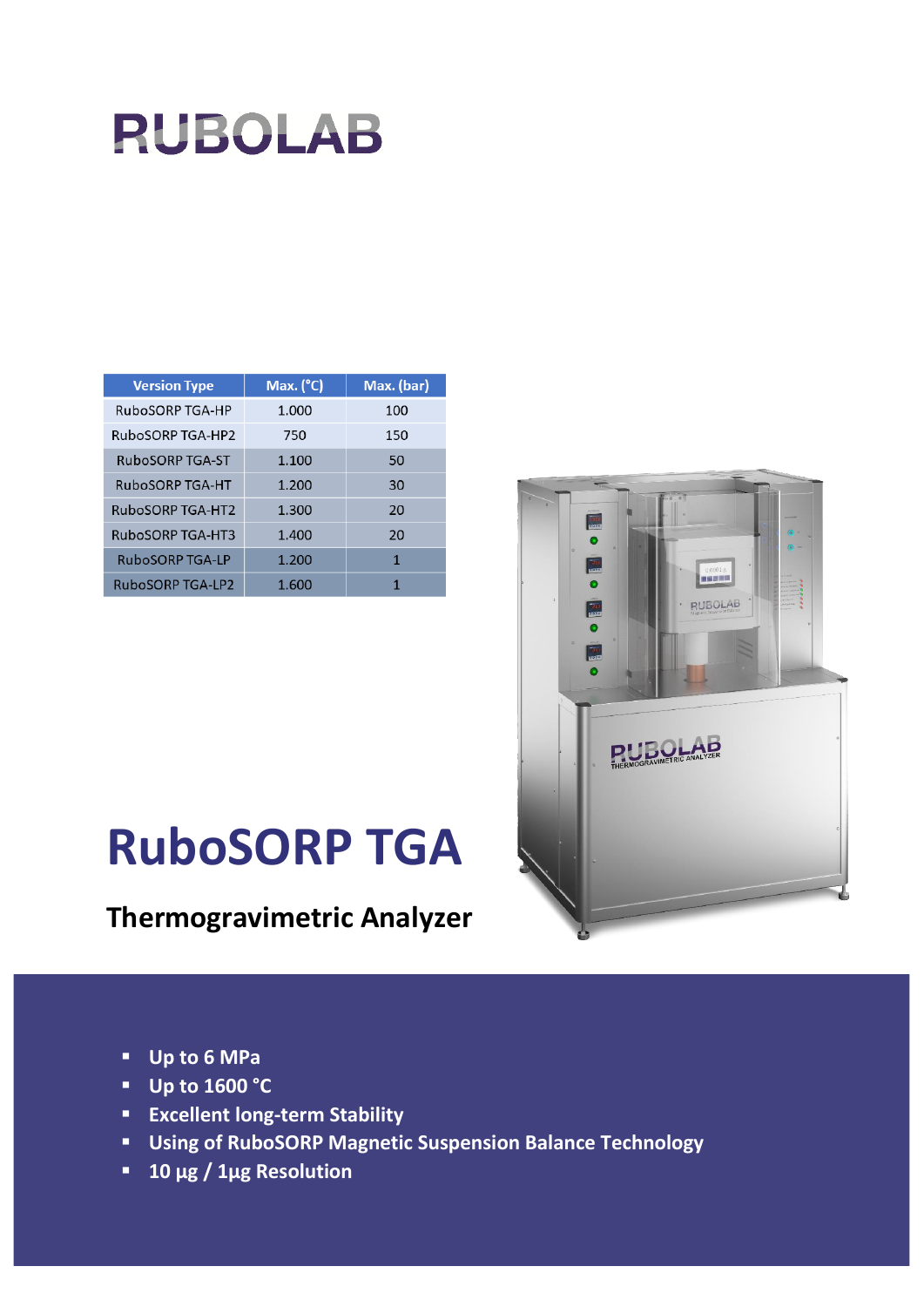### Background

Many processes take place at particularly high temperatures, for example in the case of pyrolysis or catalysis, and biomass gasification. In this context, the highly accurate weighing of material samples under such measurement conditions is of great scientific interest. Against this background, Rubolab offers a highly accurate measuring instrument for performing long-term stable thermogravimetric analyses (TGA), based on the unique technology of a Magnetic Suspension Balance.

## The Instrument

RuboSORP TGA instrument uses the Magnetic Suspension Balance Technology. This allows high resolution mass determination under high pressure and high temperature conditions by utilizing resistant measurement cells. A scientific microbalance is located outside of the cell. Thanks to contactless magnetic suspension coupling, mass changes within the pressurized and heated measurement cell can be determined. When performing a measurement, the sample whose mass change is being measured is attached to the permanent magnet. The actual position will be detected and controlled via a high performance PID controller. In order to establish a free levitation position for the permanent magnet and measurement object, voltage is applied to the electromagnet outside of the measurement cell. This allows the sample mass to be measured under contact free extreme conditions. Load decoupling allows taring or calibrating of corresponding measurement signal. When this decoupling occurs, only the permanent magnet remains in levitation position (zero-point position). Taring in zero-point position ensures long term stable and drift-compensated measurements. When measuring point is selected, the measurement object is lifted, and the corresponding weight is detected by the microbalance.

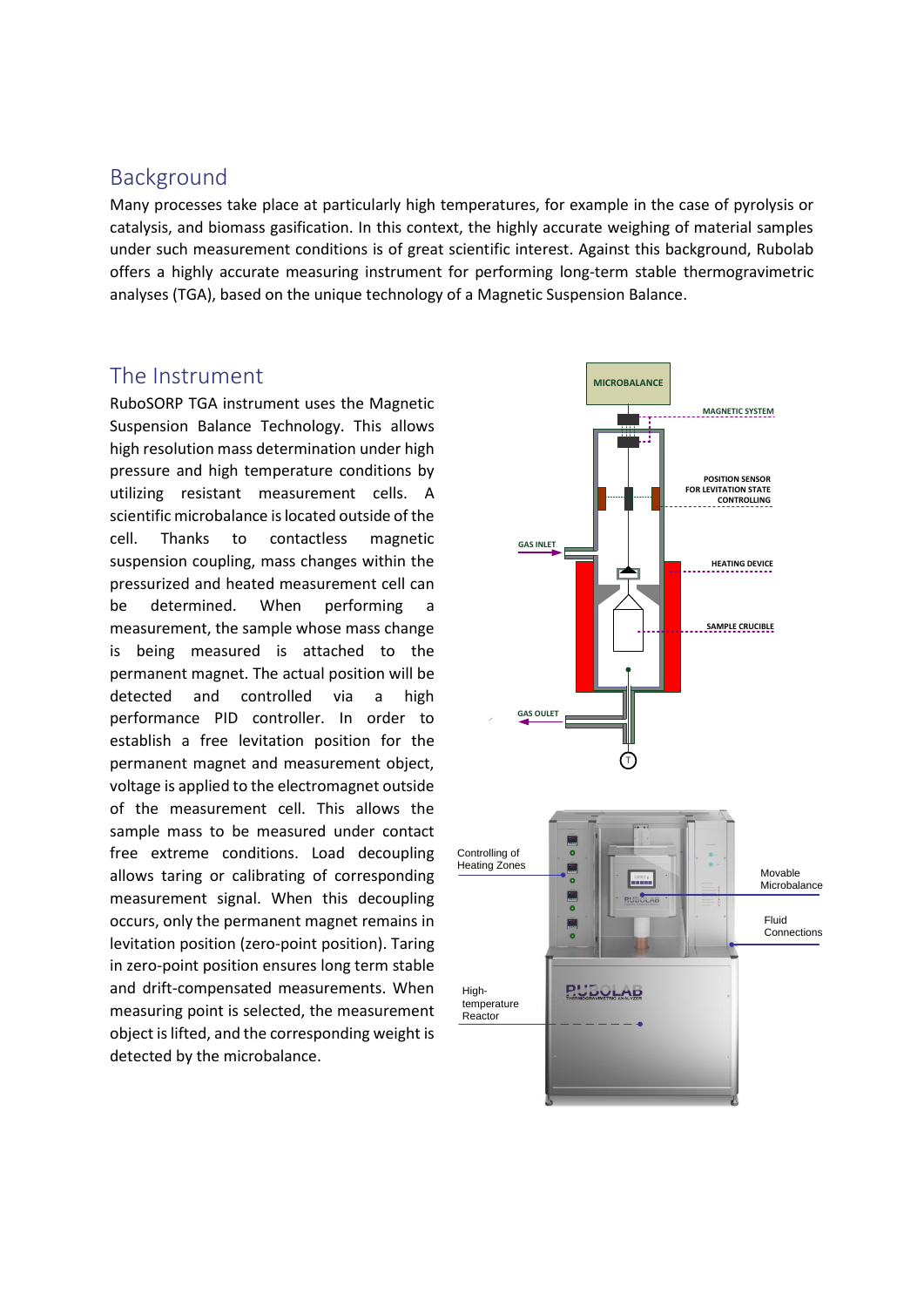#### Features

#### *Automatic Thermogravimetrically Measurement Instrument*

In combination with our gas dosing systems, the high temperature resistant version of RuboSORP Magnetic Suspension Balance can be used as a fully automated thermogravimetric measuring instrument. Thanks to programmable measurement sequences, fully automated steps can be performed overnight or over long time periods without any need of user interaction. Based on different standard versions, the gas dosing units can be modified according to your specifications, providing the best suitable TGA instrument being used for your specific measurement task.



#### *Extreme High-Temperature and High-pressure Measurement Conditions*

By using the most modern heating technology, the measuring cell of the magnetic levitation balance can be temperature-controlled of up to 1600°C. A new type of thermal insulation reduces heat loss and enables highly accurate thermogravimetric analyses.



#### *Intelligent Software including Uncertainty calculation*

RuboSORP TGA instrument will be delivered with a powerful software package. With the help of this software all measuring parameters can be read, monitored and changed continuously. In addition to an integrated measurement data evaluation, a DIN ISO EN 9001 compliant uncertainty analysis of the obtained measurement data is carried out.

#### *Best possible agreement of measurement data with real processes thanks to improved sample crucible concepts.*

The RuboSORP TGA can be equipped with forced-flow sample crucibles in order to reproduce processes as realistically as possible. Moreover, an improved mass transfer between the fluid atmosphere and the sample material reduces the required measuring time considerably.